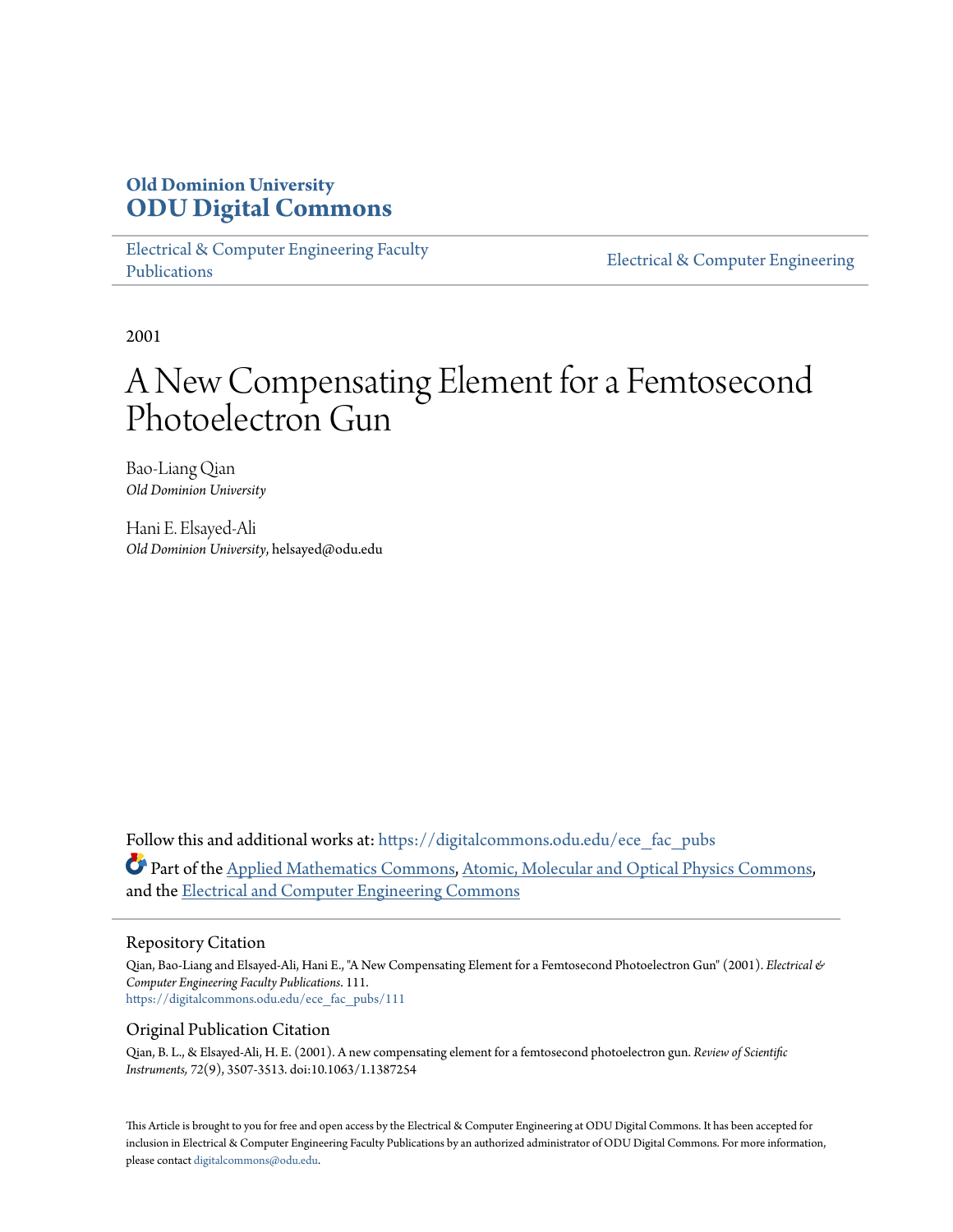### **A new compensating element for a femtosecond photoelectron gun**

#### Bao-Liang Qian

*Department of Electrical and Computer Engineering and the Applied Research Center, Old Dominion University, Norfolk, Virginia 23529-0256 and Department of Applied Physics, National University of Defense Technology, Changsha 410073, Hunan, People's Republic of China*

Hani E. Elsayed-Ali<sup>a)</sup>

*Department of Electrical and Computer Engineering and the Applied Research Center, Old Dominion University, Norfolk, Virginia 23529-0256*

(Received 14 March 2001; accepted for publication 16 May 2001)

Design and analysis of a new compensating element for improving the electron pulse front and compressing the pulse duration in a femtosecond photoelectron gun are described. The compensating element is a small metallic cylindrical cavity in which an external voltage is applied in such a way that a special electric field forms and interacts with the electron pulse. This electric field reduces the distances between the faster and slower electrons inside the cavity and efficiently compensates for electron pulse broadening caused by the photoelectron energy spread and space charge effects. Poisson's equation and the equation of motion are solved to obtain the electron trajectories. Results highlight the important design parameters of the new compensating element and show its feasibility in compressing electron pulses in the femtosecond regime. © *2001 American Institute of Physics.* [DOI: 10.1063/1.1387254]

#### **I. INTRODUCTION**

Motivated by the need to improve the temporal resolution of streak cameras $1-15$  and time resolved electron diffraction,<sup>16-34</sup> the development of photoelectron guns capable of delivering picosecond and subpicosecond electron pulses has been investigated extensively. However, the technology for generating electron pulses with pulse widths of  $\sim$  100 fs, electron energies of 10–50 keV with electron energy spread in the few eV range, and  $10^3$  to  $10^4$  electrons per pulse are still under development. The main obstacles are photoelectron energy spread and space charge effects that cause significant electron pulse broadening.

In Ref. 35, relativistic electron pulses 50 fs in duration, 2.6 MeV electron energy, with  $(2-4.6)\times10^8$  electrons per pulse were obtained experimentally using an electron pulse compression technology based on introducing a large energy spread followed by a magnetic prism. However, for applications in streak cameras and electron diffraction, the electron energy is far below the relativistic regime and has a few eV or less energy spread. This makes magnetic electron pulse compression, as applied to a relativistic electron pulse with energy spread in the keV range, unfeasible. A method of temporal dispersion compression was also suggested for the nonrelativistic case to produce 50 fs electron pulses, but to our knowledge, has not been experimentally implemented.<sup>9,10</sup> The effects of electron energy spread on electron pulse broadening can be reduced, to some extent, in the photocathode-to-mesh region by choosing a photocathode with a suitable work function, close to the laser photon energy, and applying a relatively high acceleration electric

field in the vicinity of the photocathode.<sup>2,4,14</sup> On the contrary, space charge effects causing electron pulse broadening are more difficult to remove. Electron pulse broadening is often larger in the electron drift region than in the photocathodeto-mesh region.<sup>3,5,36–38</sup> For a photoactivated electron gun activated by a femtosecond laser pulse, the electron pulse broadens into the picosecond range in a short time as it propagates towards the anode and in the postanode drift region. For the photoelectron gun configuration shown in Fig.  $1(a)$  we have developed a simple fluid model to investigate the electron pulse broadening caused by photoelectron energy spread and space charge effects in the photocathode-toanode region and in the postanode drift region.<sup>39</sup> Pulse broadening due to the initial photoelectron energy spread occurs mainly in the photocathode-to-anode region and is estimated to be  $\sim$ 150 fs for an initial photoelectron energy spread  $\Delta E_0 = 0.2$  eV,  $d = 3$  mm, and  $V_0 = 30$  kV, where *d* is the photocathode-to-anode mesh spacing and  $V_0$  is voltage applied to the photocathode with the anode grounded, as shown in Fig.  $1(a)$ . However, pulse broadening due to space charge effects becomes severe in the postanode drift region, when the electron density is high, because of the large drift time in that region. Pulse broadening due to space charge effects in the postanode drift region can be expressed  $\text{as}^{39}$ 

$$
\Delta t_{sp} = \frac{e^{1/2} m^{1/2} L^2 N}{4 \sqrt{2} \pi V_0^{3/2} \epsilon_0 r_b^2},\tag{1}
$$

where  $-e$  and *m* are the charge and mass of an electron,  $V_0$ is the voltage applied between the cathode and the anode (mesh),  $r_b$  is the radius of the electron beam, *L* is the length of the drift region, *N* is the number of the electrons contained in the electron pulse, and  $\varepsilon_0$  is the vacuum permittivity.  $\Delta t_{\rm sn}$ is calculated to be 350 fs for  $L=40$  cm,  $N=1000$ ,  $r<sub>b</sub>$ 

a)Author to whom correspondence should be addressed; electronic mail: helsayed@odu.edu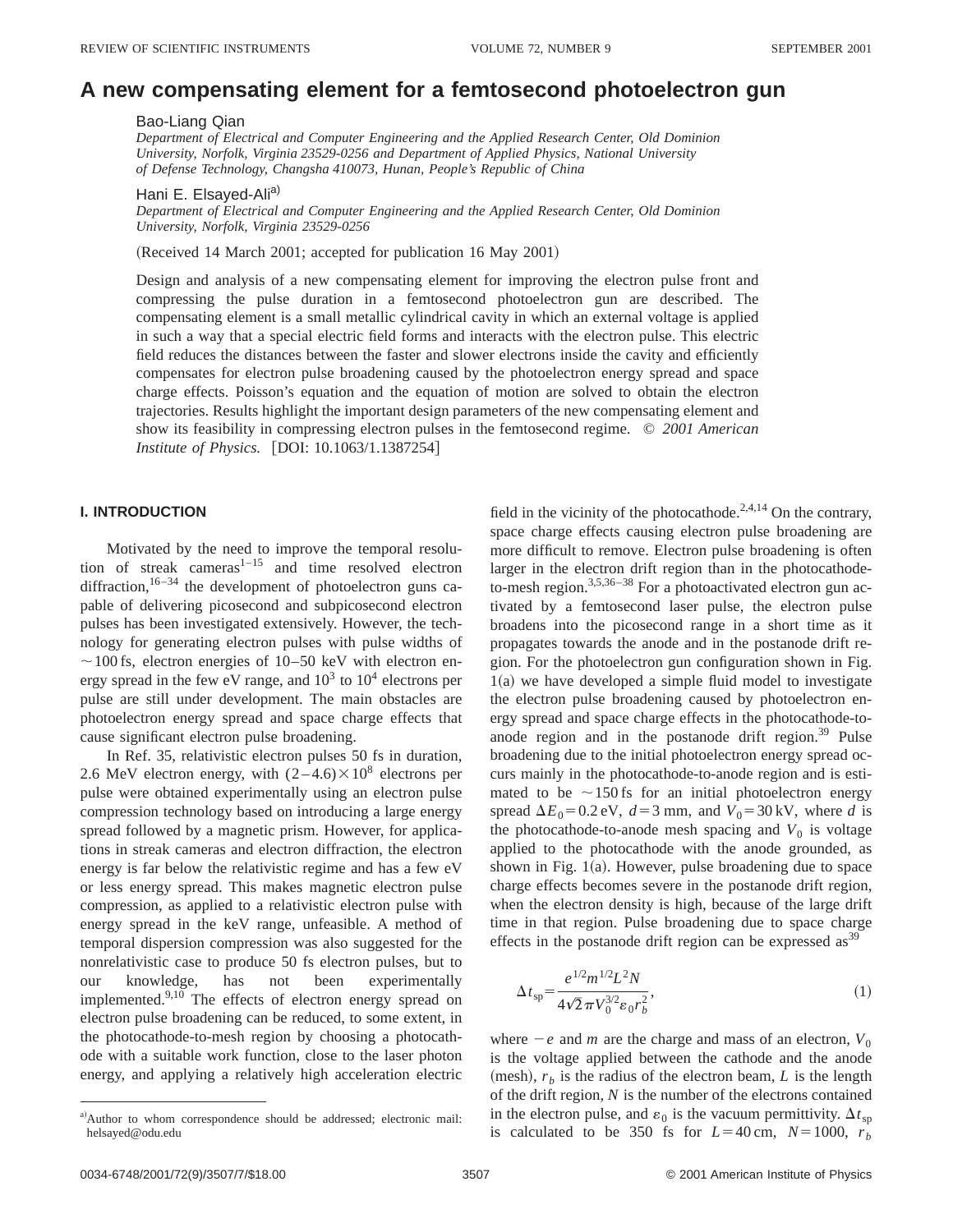

FIG. 1. (a) The configuration of a photoelectron gun with magnetic lens.  $(b)$ A typical electron pulse front due to electron beam divergence caused by space charge effects and the initial electron energy spread.

 $=0.45$  mm, and  $V_0 = 30$  kV. Additional electron pulse broadening occurs due to the energy spread of the photoelectrons at the surface of the photocathode. For a laser pulse of  $\tau_0$ =50 fs in duration and electron pulse broadening  $\Delta t_e$  $\approx$  150 fs due to initial photoelectron energy spread, the electron pulse width will be  $\Delta t_p = \tau_0 + \Delta t_e + \Delta t_{sp} \approx 550$  fs, assuming a square pulse shape to allow for obtaining an analytical solution. Therefore to construct an electron gun capable of delivering 1000 electrons per pulse over a 40 cm drift distance, with a pulse width less than 200 fs, it is necessary to develop an efficient compensating device for compressing an electron pulse broadened by space charge effects and the initial photoelectron energy spread. This compensating device can also be applied to achieve shorter electron pulses, if the drift distance is reduced.

In general, an electron traveling exactly along the center axis will spend less time than an electron traveling off-axially.9 Electron beam divergence in the *E*-field free drift region is mainly caused by the electron space charge effects and energy spread. The electron pulse front resembles the shape shown in Fig.  $1(b)$ . In this case, the space charge effects of the inner electrons in the electron pulse increase the radial components of velocities of the edge electrons and lead to divergence of the electron beam. Similarly, an elec-



FIG. 2. The configuration of the compensating cavity for a femtosecond electron gun.

tron traveling along the center of the pulse front is faster along the axial direction than other electrons because it is accelerated by the space charge of the electrons following it. Consequently, for edge electrons the axial components of velocities are lower than for electrons at or near the center that are drifting only along the axial direction. Therefore if an axially directed acceleration electric field that increases off-axially, or an axially directed decelerating electric field that decreases off-axially, is generated in the drift region, the axial distances between the center electron and the edge electrons will be decreased. Thus the electron pulse front can be improved and the temporal dispersion of the electron gun can be reduced. The purpose of this article is to introduce a new electron dispersion-compensating element for application in femtosecond photoelectron guns. Our results show that this compensating element is efficient in compressing a femtosecond electron pulse.

The remainder of the present article is as follows. In Sec. II the configuration of the compensating element and the basic formulation are given. In Sec. III the equation of motion is solved to obtain the trajectories of the electrons in an electron pulse front and the results are given showing the compression of the electron pulse.

#### **II. CONFIGURATION AND MODEL OF THE COMPENSATING ELEMENT**

The basic configuration of the compensating element is shown in Fig. 2. The element is a metallic cylindrical cavity with a length *l* and a radius *R*. On one side of the cavity there is a pinhole through which the electron pulse can pass along the axial direction  $\hat{z}$ , and on the opposite side there is a fine mesh that is electrically insulated from the other sides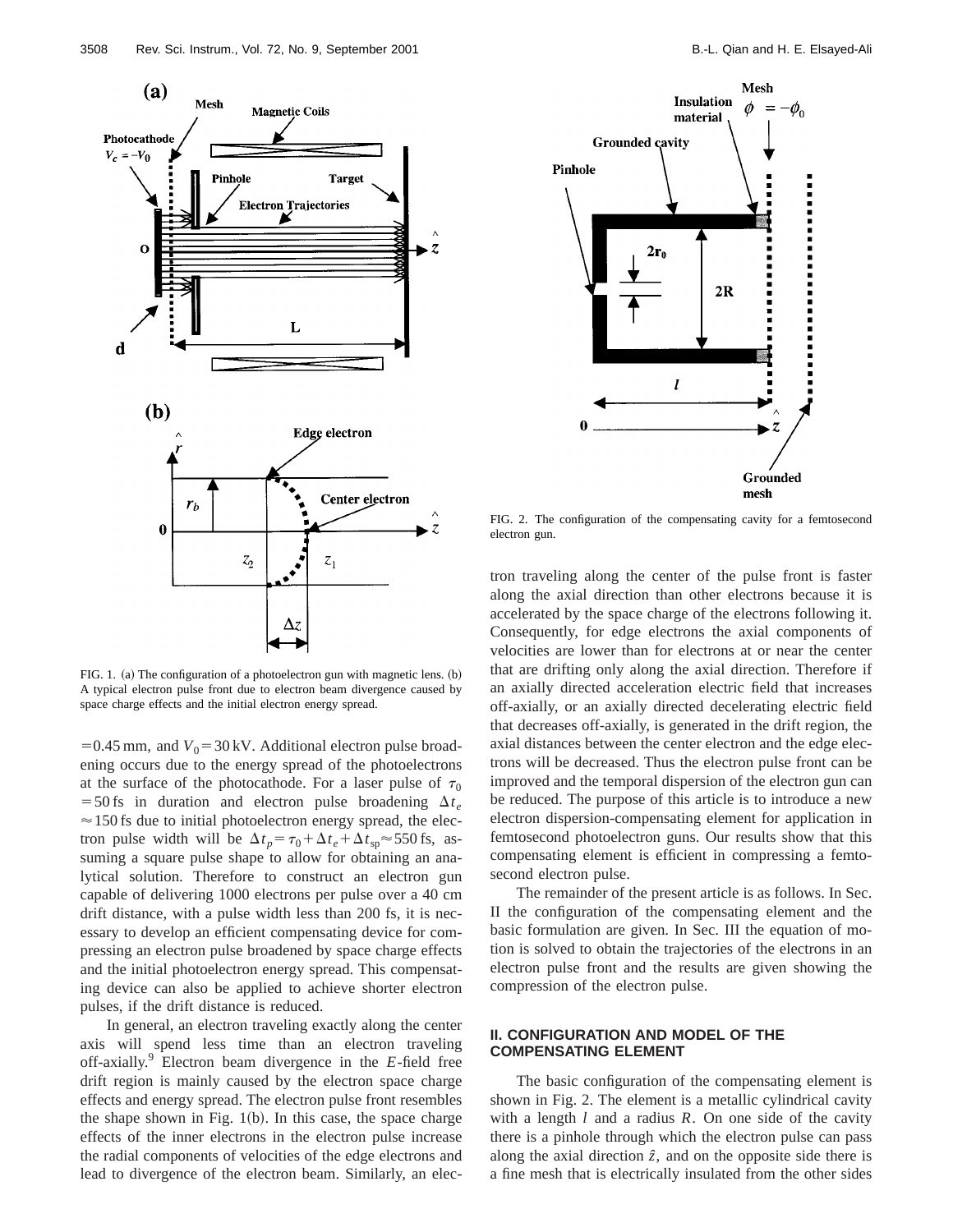of the cavity by an insulation material or vacuum. The thickness of the insulation material or vacuum gap should be much smaller than the length *l* of the cavity. In addition, the radius of the pinhole  $r_0$  is assumed to be much smaller than that of the cavity. The cavity is grounded except for the mesh, which has an applied potential of  $\phi = -\phi_0 < 0$ . Just after this fine mesh there is another fine mesh that is grounded and used to form a relatively uniform acceleration electric field for electrons exiting from the compensating cavity. This grounded mesh gives a relatively uniform acceleration to the electrons after the compensating element and shields the electric field produced by the fine mesh at a potential  $\phi = -\phi_0 < 0$ , allowing the electron pulse to subsequently drift in an electric field free region. We discuss the interaction of the electron pulse with the electric field inside the cavity.

The potential distribution  $\phi$  within the cavity can be described by Poisson's equation in the cylindrical coordinates  $(r, \theta, z)$ , which is written as

$$
\frac{1}{r}\frac{\partial}{\partial r}\left(r\frac{\partial\phi}{\partial r}\right) + \frac{\partial^2\phi}{\partial z^2} = 0,
$$
\n(2)

where  $\partial/\partial\theta=0$  because of the azimuthal symmetry. The fine mesh at  $\phi = -\phi_0 < 0$  is treated as a solid metallic sheet, and the effects of the isolation material and the pinhole whose radius  $r_0$  is much smaller than the radius  $R$  of the cavity are ignored. Solving Eq.  $(2)$  using the boundary conditions of  $\phi(r=R) = \phi(z=0) = 0$  and  $\phi(z=l) = -\phi_0 < 0$ , one can obtain the potential distribution  $\phi$ , which is written as

$$
\phi = -\sum_{n=1}^{\infty} \frac{2\phi_0}{\alpha_n J_1(\alpha_n)} \frac{\sinh\left(\frac{\alpha_n z}{R}\right)}{\sinh\left(\frac{\alpha_n l}{R}\right)} J_0\left(\frac{\alpha_n r}{R}\right),\tag{3}
$$

and the components of the electric field in the cavity are expressed as

$$
E_r = -\frac{\partial \phi}{\partial r} = -\sum_{n=1}^{\infty} \frac{2\phi_0}{R J_1(\alpha_n)} \frac{\sinh\left(\frac{\alpha_n z}{R}\right)}{\sinh\left(\frac{\alpha_n l}{R}\right)} J_1\left(\frac{\alpha_n r}{R}\right) \tag{4}
$$

and

$$
E_z = -\frac{\partial \phi}{\partial z} = \sum_{n=1}^{\infty} \frac{2\phi_0}{R J_1(\alpha_n)} \frac{\cosh\left(\frac{\alpha_n z}{R}\right)}{\sinh\left(\frac{\alpha_n l}{R}\right)} J_0\left(\frac{\alpha_n r}{R}\right),\tag{5}
$$

where  $E_r$  is the radial component of the electric field,  $E_z$  is the axial component of the electric field,  $\alpha_n$  is the *n*th root of the zero-order Bessel function  $J_0(x)$ , satisfying  $J_0(\alpha_n)=0$ , and  $J_1(x)$  is the first-order Bessel function.

It can be seen that the axial electric field  $E_z > 0$ , thus all the electrons that experience this field will be decelerated. The axial component  $E<sub>z</sub>$  of the electric field decreases with increasing *r* due to the property of the Bessel function  $J_0(x)$ and thus this field can be a compensating field. In this case, the center electrons in the electron pulse will be decelerated



FIG. 3. The axial electric field  $E_z$  in the compensating cavity as a function of *r* for  $R/r_c = 0.05$  and  $l/r_c = 0.65$  in the cases of  $z/r_c = 0.58$ , 0.60, and 0.62.

more than the edge electrons, which can improve the pulse front and compress the electron pulse. The compensating element described in Fig. 2 should be immersed in a relatively strong axial guide magnetic field *B* to compensate for the divergence due to  $E_r$ . The parameters of  $\phi_0$ , *l*, and *R* can be adjusted in order to achieve the desired compensation. Equations  $(4)$  and  $(5)$  are evaluated numerically to obtain the distribution of the electric field in the cavity. For the sake of convenience, dimensionless variables are used in the calculations. These normalization variables are  $E_0 = 2 \phi_0 / R$  and  $r_c = mc/eB$ , where *c* is the speed of light in vacuum and *B* is the constant axial magnetic field applied in the compensating cavity.

Figure 3 shows the axial electric field  $E<sub>z</sub>$  as a function of the distance *r* from the center of the cylindrical cavity for  $R/r_c = 0.05$  and  $l/r_c = 0.65$  in the cases of  $z/r_c = 0.58$ , 0.60, and 0.62. We can see from Fig. 3 that  $E<sub>z</sub>$  decreases with the increase of *r* and increases with *z* under the condition that *z* is not too close to *l*. Detailed calculations (results not shown in Fig. 3) indicate that the dependence of  $E_z$  on  $r$  will change when *z* is very close to *l* due to  $J_1(\alpha_n)$  appearing in the denominators of Eqs.  $(4)$  and  $(5)$ . It is shown later that this will not affect the performance of the cavity in improving the electron pulse front and compressing the pulse width of the photoelectron gun because this region is too small to alter the compressing function of the cavity. Figure 4 shows the radial electric field  $E_r$  as a function of *r* for  $R/r_c = 0.05$  and  $l/r_c$  $= 0.65$  in the cases of  $z/r_c = 0.58$ , 0.60, and 0.62. As can be seen from Fig. 4, the absolute value  $|E_r|$  of the radial electric field first increases with both  $r$  and  $z$ , but then decreases with *r* as *r* becomes very close to *R*. The divergence effects of  $E_r$  on the electron pulse can be efficiently compensated for by the axial magnetic field *B*. In addition, one can also observe that the center electron of the electron pulse front will lose more kinetic energy than the edge electrons because the absolute value  $|\phi|$  of the potential decreases as *r* increases according to Eq.  $(3)$ .

An efficient way to investigate the physics of the compensating element is to depict the trajectories of the electrons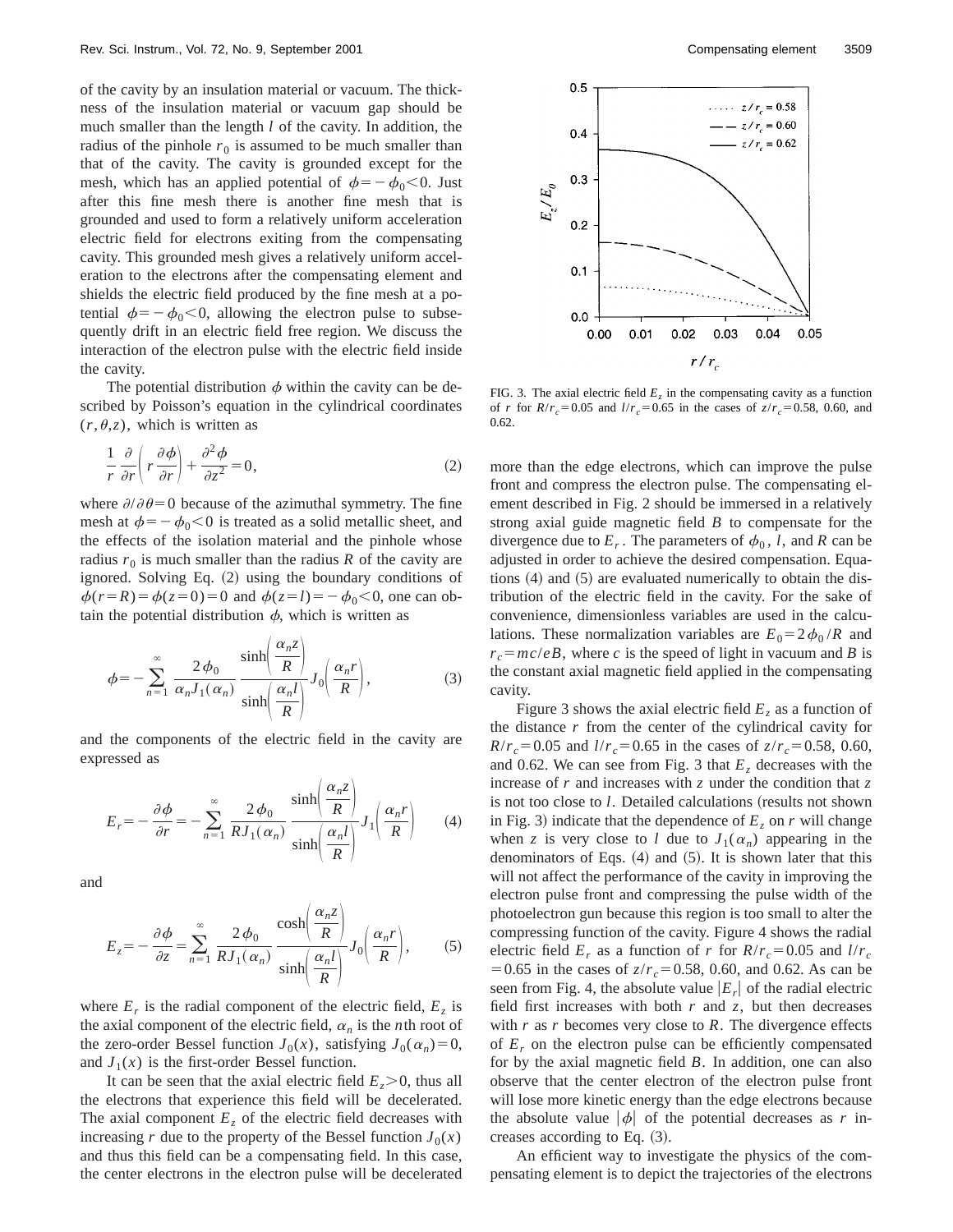

FIG. 4. The radial electric field  $E_r$  in the compensating cavity as a function *r* for  $R/r_c = 0.05$  and  $l/r_c = 0.65$  in the cases of  $z/r_c = 0.58$ , 0.60, and 0.62.

contained in the electron pulse front when the pulse passes through the element. We next formulate a model by which the electron trajectories of the electron pulse front can be obtained. It is appropriate to assume that the length *l* of the compensating cavity is short enough to neglect the self-space charge effects of the electron beam. $^{39}$  In this case, the motion of the electrons will be only in the externally applied constant magnetic field *B* and the electric field  $\mathbf{E} = E_r \hat{r} + E_z \hat{z}$  in the compensating cavity, which is given by Eqs.  $(4)$  and  $(5)$ . The components of the equation of motion for an electron are written as

$$
\frac{dv_r}{dt} = \frac{v_\theta^2}{r} - \frac{e}{m} [E_r + v_\theta B],\tag{6}
$$

$$
\frac{dv_{\theta}}{dt} = \frac{eBv_r}{m} - \frac{v_r v_{\theta}}{r},\tag{7}
$$

and

$$
\frac{dv_z}{dt} = -\frac{eE_z}{m},\tag{8}
$$

where  $-e$  and *m* are electron charge and mass,  $\mathbf{v}=v \cdot \hat{r}$  $+v_{\theta}\hat{\theta}+v_{z}\hat{z}$  is the electron velocity in cylindrical coordinates, and  $E_r$  and  $E_z$  are given by Eqs. (4) and (5). Other useful relations are

$$
\frac{dr}{dt} = v_r,\tag{9}
$$

$$
\frac{d\theta}{dt} = \frac{v_{\theta}}{r},\tag{10}
$$

and

$$
\frac{dz}{dt} = v_z \,. \tag{11}
$$

Equations  $(6)$ – $(11)$  can be used to investigate the motion of the electrons in the compensating cavity. There are no analytical solutions to Eqs.  $(6)–(11)$ , and numerical solutions are necessary to obtain the electron trajectories.

#### **III. NUMERICAL RESULTS AND DISCUSSIONS**

In this section we numerically solve Eqs.  $(6)$ – $(11)$  to further explore the physics of the compensating element described in Fig. 2. We assume that the electron pulse is azimuthally symmetric. Therefore all the edge electrons in the electron front have the same velocity and trajectory. We only consider two kinds of electrons contained in the electron pulse front, i.e., the center electron and the edge electrons. It is convenient to use dimensionless variables to treat these equations. As shown in Fig. 1(b), in addition to  $r_c = mc/eB$ and  $E_0 = 2 \phi_0 / R$ , the physical quantities involved in the following numerical results are the radius  $r<sub>b</sub>$  of the electron beam or the radial position  $r=r_b$  of the edge electrons in the electron pulse front, the radial position  $r = r_{\text{cen}} = 0$  of the center electron, the axial position  $z = z<sub>1</sub>$  and axial velocity  $v_z = v_{z1}$  of the center electron, the axial position  $z = z_2$  and axial velocity  $v_z = v_{z2}$  of the edge electrons, the axial distance  $\Delta z = z_1 - z_2$  and the axial velocity difference  $\Delta v_z$  $=v_{z1}-v_{z2}$  between the center electron and the edge electrons, the average initial drift velocity  $v<sub>0</sub>$  of the electrons at the entrance of the compensating cavity, the average initial kinetic energy  $\varepsilon = mv_0^2/2$  of the electrons, the initial electron energy spread  $\Delta \varepsilon$  of the electron pulse at the entrance of the cavity, and the cyclotron frequency  $\omega_c = eB/m$  of the electrons in the magnetic field *B*.

In addition, at the entrance of the compensating cavity, the center electron is initially at  $(r, z) = (r_{\text{cen}}, z_1) = (0, z_{10})$ with  $z_{10}$  $> 0$ , and the edge electrons are initially at  $(r, z)$  $=(r_b, z_2)=(r_b, z_{20})=(r_b, 0)$ . Therefore the axial distance between the center electron and the edge electrons is initially  $\Delta z = \Delta z_0 = z_{10}$ . The radius  $r_0$  of the pinhole at the entrance of the compensating cavity is assumed to be larger than the initial beam radius  $r<sub>b</sub>$ . At the axial position  $z = l$ , the electron reaches the end of the compensating cavity. In order to show the effects of electron energy spread on the electron pulse front, we will investigate the case in which the initial kinetic energy difference between the center electron and the edge electrons at the entrance of the compensating cavity is equal to the energy spread  $\Delta \varepsilon$ . Moreover, the initial velocity  $v<sub>0</sub>$  of the electrons at the entrance of the compensating cavity takes the form of  $\mathbf{v}_0 = v_0 \sin(\theta_0) \hat{r} + \cos(\theta_0) \hat{z}$ , where  $\theta_0$  is the velocity divergence angle. The center electron is assumed to have  $\theta_0 = \theta_{01} = 0$ , but for the edge electrons  $\theta_0 = \theta_{02} > 0$ , where  $\theta_{01}$  and  $\theta_{02}$  refer to the velocity divergence angles of center electron and edge electrons, respectively. It is worth noting that our model does not include the details of the shape of the electron pulse front and the initial axial distance  $\Delta z_0$  between the center electron and the edge electrons depends on the electron dynamics before the entrance of the compensating cavity.

Figure 5 shows the radial position  $r$  of the edge electrons in the electron pulse front as a function of the axial position *z* for  $r_b/r_c = 0.0075$ ,  $z_{20} = 0$ ,  $v_0/c = 1/3$ ,  $R/r_c = 0.05$ ,  $l/r_c$ =0.65, and  $E_0 / cB = 1.1$  in the cases of  $\theta_{02} = 0$  and  $\theta_{02}$ = 0.016. It can be seen from Fig. 5 that the beam radius  $r<sub>b</sub>$ varies from 0.0075  $r_c$  to about 0.0164  $r_c$  in the case of  $\theta_{02}$  $=0.016$  when the electron pulse passes through the compensating element. However, the beam radius  $r_b$  changes from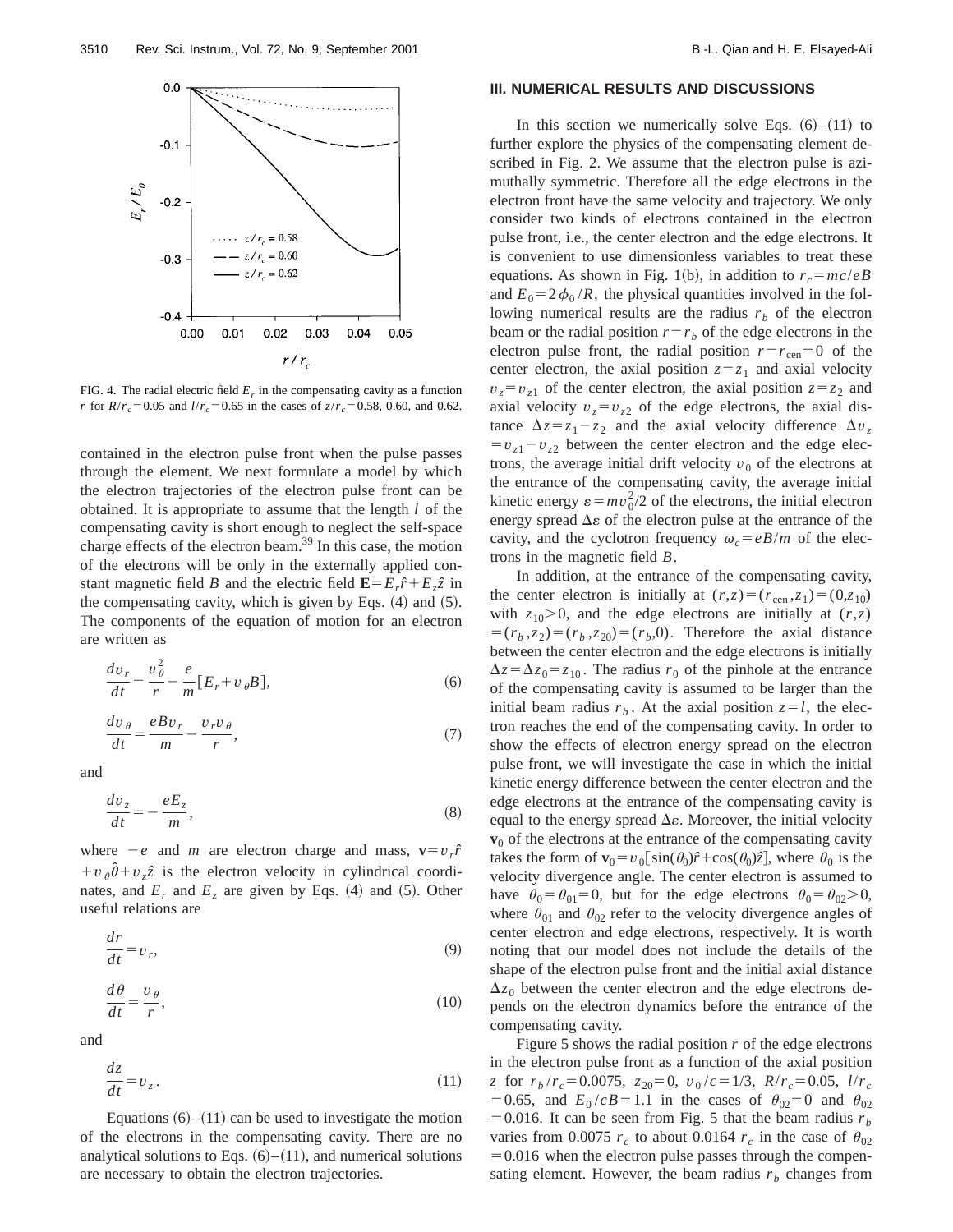

FIG. 5. The radial position  $r$  of the edge electrons in the electron pulse front as a function of axial position *z* for  $r_b/r_c = 0.0075$ ,  $z_{20} = 0$ ,  $v_0/c = 1/3$ ,  $R/r_c = 0.05$ ,  $l/r_c = 0.65$ , and  $E_0/cB = 1.1$  in the cases of  $\theta_{02} = 0$  and  $\theta_{02}$  $=0.016.$ 

0.0075  $r_c$  to about 0.0085  $r_c$  in the case of  $\theta_{02} = 0$ . Therefore the variation of the beam radius is mainly due to the initial electron velocity divergence represented by the value of  $\theta_{02}$ . The effect of the radial electric field  $E_r$  on the beam divergence is small in the case of a constant axial applied magnetic field *B*. The value of  $E_r$  is very small near  $r=0$  according to Fig. 4, and therefore its divergence effect is negligible.

Figure 6 shows the axial velocities  $v<sub>z</sub>$  of the center electron and edge electrons in the electron pulse front as a function of *z* for  $r_b/r_c = 0.0075$ ,  $z_{10}/r_c = 0.00040$ ,  $z_{20} = 0$ ,  $\theta_{01}$  $=0$ ,  $\theta_{02}=0.016$ ,  $v_0/c=1/3$ ,  $\Delta \varepsilon/\varepsilon=0.000036$ ,  $R/r_c$  $=0.05, l/r_c = 0.65$ , and  $E_0/cB = 1.1$ . Figure 6 indicates that the axial velocities of the center electron and edge electrons are decreased as the electron pulse reaches the end of the



FIG. 6. The axial velocities  $v<sub>z</sub>$  of the center electron and edge electrons in the electron pulse front as a function of *z* for  $r_b/r_c = 0.0075$ ,  $z_{10}/r_c$  $=0.000 40$ ,  $z_{20}=0$ ,  $\theta_{01}=0$ ,  $\theta_{02}=0.016$ ,  $v_0/c=1/3$ ,  $\Delta \varepsilon/\varepsilon=0.000 036$ ,  $R/r_c = 0.05$ ,  $l/r_c = 0.65$ , and  $E_0/cB = 1.1$ .



FIG. 7. The axial velocity difference  $\Delta v_z = v_{z1} - v_{z2}$  between the center electron and edge electrons in the electron pulse front as a function of *z* for  $r_b/r_c = 0.0075$ ,  $z_{10}/r_c = 0.000$  40,  $z_{20} = 0$ ,  $\theta_{01} = 0$ ,  $\theta_{02} = 0.016$ ,  $v_0/c = 1/3$ ,  $\Delta \varepsilon / \varepsilon = 0.000036$ ,  $R/r_c = 0.05$ ,  $l/r_c = 0.65$ , and  $E_0 / cB = 1.1$ .

compensating cavity. In addition, as shown in Fig. 6, the axial velocity of the edge electrons is slightly lower than that of the center electron at the entrance of the compensating cavity. However, the edge electrons catch up with the center electron because their axial velocity is brought slightly larger than that of the center electron near the exit of the compensating cavity. Thus the compensating electric field in the cavity causes pulse compression. The compensating effect can be also clearly seen from Fig. 7, where we have plotted the axial velocity difference  $\Delta v_z = v_{z1} - v_{z2}$  between the center electron and the edge electrons in the electron pulse front as a function of *z* for the same parameters used in Fig. 6. At the entrance of the cavity, the velocity of the center electron is larger than the velocity of the edge electrons,  $\Delta v_z = v_{z1}$  $-v_{z2}$  $>$ 0. However, for  $z/r_c$  $>$ 0.53,  $\Delta v_z$  $<$ 0 and the edge electrons will become faster than the center electron after the interaction of the electron pulse with the compensating electric field in the cavity. It is interesting to note that the magnitude of  $\Delta v$ <sub>z</sub> first increases and then decreases with *z* in the region  $0.53 \le z/r_c \le 0.65$ . This occurs because the field  $E_z$ depends on *r* such that it decelerates the center electron more than the edge electrons over most of the cavity length, however, near the end of the compensating cavity this dependence of  $E_z$  on *r* is reversed. For  $0.53 \le z/r_c \le 0.65$ ,  $\Delta v_z$  $<$  0 indicating that the compensating function of the cavity is still maintained in spite of the variation of  $\Delta v$ <sub>z</sub> near the end of the compensating cavity.

The improvement in the electron front and compression of the electron pulse can be observed in Fig. 8, where we have plotted the axial distance  $\Delta z = z_1 - z_2$  between the center electron and the edge electrons in the electron pulse front as a function of time *t* for  $r_b/r_c = 0.0075$ ,  $\theta_{01} = 0$ ,  $\theta_{02}$  $=0.016$ ,  $v_0/c=1/3$ ,  $\Delta \varepsilon/\varepsilon=0.000036$ ,  $R/r_c=0.05$ ,  $l/r_c$  $=0.65$ , and  $E_0 / cB = 1.1$  in the cases of different initial axial distances of  $\Delta z_0 / r_c = 0.000 45$ , 0.000 40, and 0.000 35. As can be seen from Fig. 8, the axial distance between the center electron and the edge electrons first increases with time *t* due to initial energy spread and beam divergence, but then de-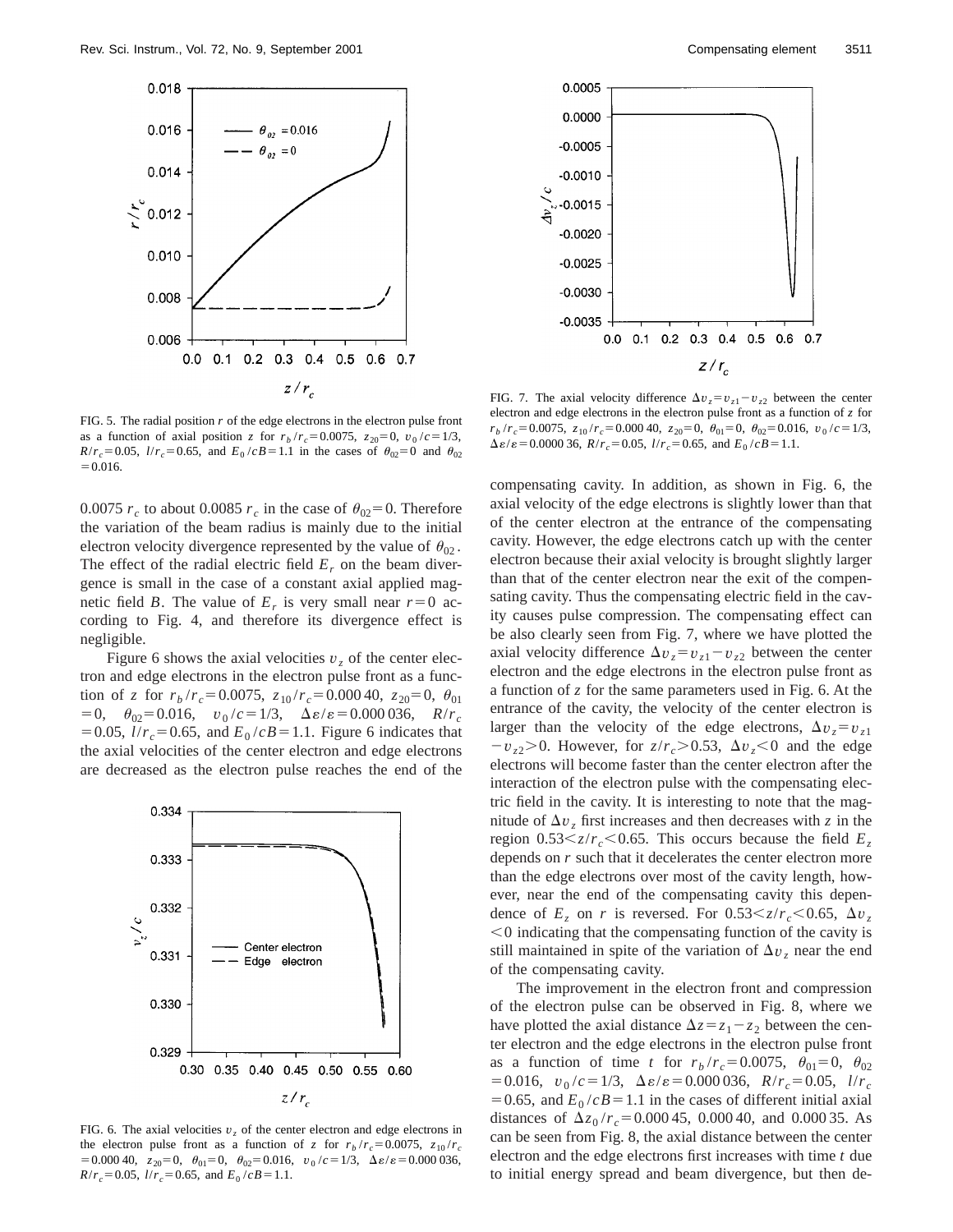

FIG. 8. The axial distance  $\Delta z = z_1 - z_2$  between the center electron and the edge electrons in the electron pulse front as a function of time *t* for  $r_b/r_c$  $=0.0075$ ,  $\theta_{01}=0$ ,  $\theta_{02}=0.016$ ,  $v_0/c=1/3$ ,  $\Delta \varepsilon/\varepsilon=0.000036$ ,  $R/r_c=0.05$ ,  $l/r_c = 0.65$ , and  $E_0/cB = 1.1$  in the cases of different initial axial distances of  $\Delta z_0 / r_c = 0.000 45, 0.000 40,$  and 0.000 35.

creases abruptly with time *t* due to the strong compensating electric field experienced by the electron pulse in the cavity. This is easily understood using the data shown in Figs. 6 and 7, where the curves indicate the change of sign of the axial velocity difference  $\Delta v$ <sub>*z*</sub> between the center electron and the edge electrons. As shown in Fig. 8, the value of  $\Delta z$  in the case of  $\Delta z_0 / r_c = 0.00035$  can even become negative as the time *t* increases, which means that the edge electrons have completely caught up with the center electron, and consequently the electron pulse duration is compressed.

The design of the compensating cavity can be based on the numerical results obtained above. However, a long compensating device should be avoided because a long electron beam drift distance will result in a considerable electron pulse broadening due to space charge effects. A compensating cavity of less than 6 cm in length is suitable for a 200 fs electron gun with  $10<sup>3</sup>$  electrons per pulse because in this case the space charge pulse broadening  $\Delta t_{sp}$  in the 6-cm cavity is less than 10 fs for a beam radius of  $r_b=0.45$  mm and the average electron drift kinetic energy at the cavity entrance of  $\varepsilon$  = 30 keV according to Eq. (1). In addition, the radius of the compensating cavity should also be as small as possible in order to focus the distribution of the electric field to meet the compensating requirements inside the cavity. The results shown in Figs. 5–8 indicate that the appropriate design parameters of the compensating cavity can be  $l=5.6$  cm,  $R$  $=0.4$  cm,  $\phi_0=14$  kV, and *B* = 200 G. These design parameters apply for a photoelectron gun with an electron energy of 30 keV, a space charge-caused electron energy spread of less than 1.1 eV, an electron beam radius  $\sim 0.6$  mm at the compensating cavity, and  $10<sup>3</sup>$  electrons per pulse. In the example we gave earlier, a 50 fs photoelectron pulse at the photocathode broadened by its energy spread and space charge effects over a 40 cm drift distance to  $\Delta t_p \approx 550$  fs.<sup>39</sup> For these design parameters, the electron pulse front can be improved considerably and the electron pulse duration can be reduced by as much as  $\Delta z_0 / v_0 \approx 350$  fs according to Fig. 8. In this case, the electron pulse duration may reach a value of 200 fs ( $=550-350$  fs) under the condition that the shape of the electron pulse front, with a value of  $\Delta z_0$  due to space charge effects, is the major factor that affects the electron pulse duration. The gap length between the mesh with potential  $\phi_0$  = 14 kV and the end of the 5.6 cm cavity can be a few mm, enough to hold-off breakdown in vacuum. The model ignores this distance, which is valid when the length of the cavity is much larger than the width of the insolation gap.

This new compensating element can be used to extend the temporal resolution of streak cameras and time-resolved electron diffraction. Depending on the design parameters and the shape of the electron pulse, for a femtosecond electron gun with an electron energy of 30 keV and  $10<sup>3</sup>$  electrons per pulse, the electron pulse duration can be reduced by 350 fs when using a single compensating cavity with a radius of 0.4 cm and 5.6 cm in length.

#### **ACKNOWLEDGMENTS**

This work was supported by the National Science Foundation, Grant No. DMR-9988669, the U.S. Department of Energy Grant No. DE-FG02-97ER45625, and a grant from the Jeffress Foundation. The research by B.-L. Qian was supported by the abroad-studying funds from the National University of Defense Technology in the People's Republic of China.

- $1$  D. J. Bradley and W. Sibbett, Appl. Phys. Lett.  $27$ ,  $382$  (1975).
- 2V. N. Platonov and M. Ya. Shchelev, Sov. Phys. Tech. Phys. **24**, 954  $(1979).$
- $3$  H. Niu and W. Sibbett, Rev. Sci. Instrum.  $52$ , 1830 (1981).
- $^{4}$ H. Niu, W. Sibbett, and M. R. Baggs, Rev. Sci. Instrum. **53**, 563 (1982).
- $5$ W. Sibbett, H. Niu, and M. R. Baggs, Rev. Sci. Instrum.  $53$ ,  $758$  (1982).
- <sup>6</sup>K. Kinoshita, M. Ito, and Y. Suzuki, Rev. Sci. Instrum. 58, 932 (1987).
- 7A. Finch, Y. Liu, H. Niu, W. Sibbett, W. E. Slent, D. R. Walker, Q. L. Yang, and H. Zhang, Proc. SPIE 1032, 622 (1988).
- <sup>8</sup> J. Ihlemann, A. Helmbold, and H. Staerk, Rev. Sci. Instrum. **59**, 2502  $(1988)$ .
- <sup>9</sup>H. Niu, V. P. Degtyareva, V. N. Platonov, A. M. Prokhorov, and M. Ya. Schelev, Proc. SPIE 1032, 79 (1988).
- 10H. Niu, H. Zhang, Q. L. Yang, Y. P. Liu, Y. C. Wang, Y. A. Reng, and J. L. Zhou, Proc. SPIE 1032, 472 (1988).
- 11M. M. Murnane, H. C. Kapteyn, and R. W. Falcone, Appl. Phys. Lett. **56**, 1948 (1990).
- 12M. D. Duncan, R. Mahon, L. L. Tankersley, and J. Reintjes, Appl. Opt. **29**, 2369 (1990).
- 13R. Shepherd, R. Booth, D. Price, M. Bowers, D. Swan, J. Bonlie, B. Young, J. Dunn, B. White, and R. Stewart, Rev. Sci. Instrum. **66**, 719  $(1995).$
- 14Z. Chang, A. Rundquist, M. M. Murnane, H. C. Kapteyn, X. Liu, B. Shan, J. Liu, L. Niu, M. Gong, and X. Zhang, Appl. Phys. Lett. 69, 133 (1996).
- 15A. Maksimchuk, M. Kim, J. Workman, G. Korn, J. Squier, D. Du, D. Umstadter, and G. Mourou, Rev. Sci. Instrum. **67**, 697 (1996).
- <sup>16</sup>G. Mourou and S. Williamson, Appl. Phys. Lett. **41**, 44 (1982).
- 17S. Williamson, G. A. Mourou, and J. M. C. Li, Phys. Rev. Lett. **52**, 2364  $(1984).$
- <sup>18</sup>H. E. Elsayed-Ali and G. A. Mourou, Appl. Phys. Lett. **52**, 103 (1988).
- $19$  H. E. Elsayed-Ali and J. W. Herman, Rev. Sci. Instrum.  $61$ , 1636 (1990).
- <sup>20</sup> H. E. Elsayed-Ali and J. W. Herman, Appl. Phys. Lett. **57**, 1508 (1990).
- $21$  J. W. Herman and H. E. Elsayed-Ali, Phys. Rev. Lett.  $68$ , 2952 (1992).
- $22$  J. W. Herman and H. E. Elsayed-Ali, Phys. Rev. Lett.  $69$ , 1228 (1992). <sup>23</sup> J. W. Herman, H. E. Elsayed-Ali, and E. A. Murphy, Phys. Rev. Lett. **71**,
- 400 (1993).
- <sup>24</sup> J. W. Herman and H. E. Elsayed-Ali, Phys. Rev. B **49**, 4886 (1994).
- 25M. Aeschliman, E. Hull, J. Cao, C. A. Schmuttenmaer, L. G. Jahn, Y. Gao,